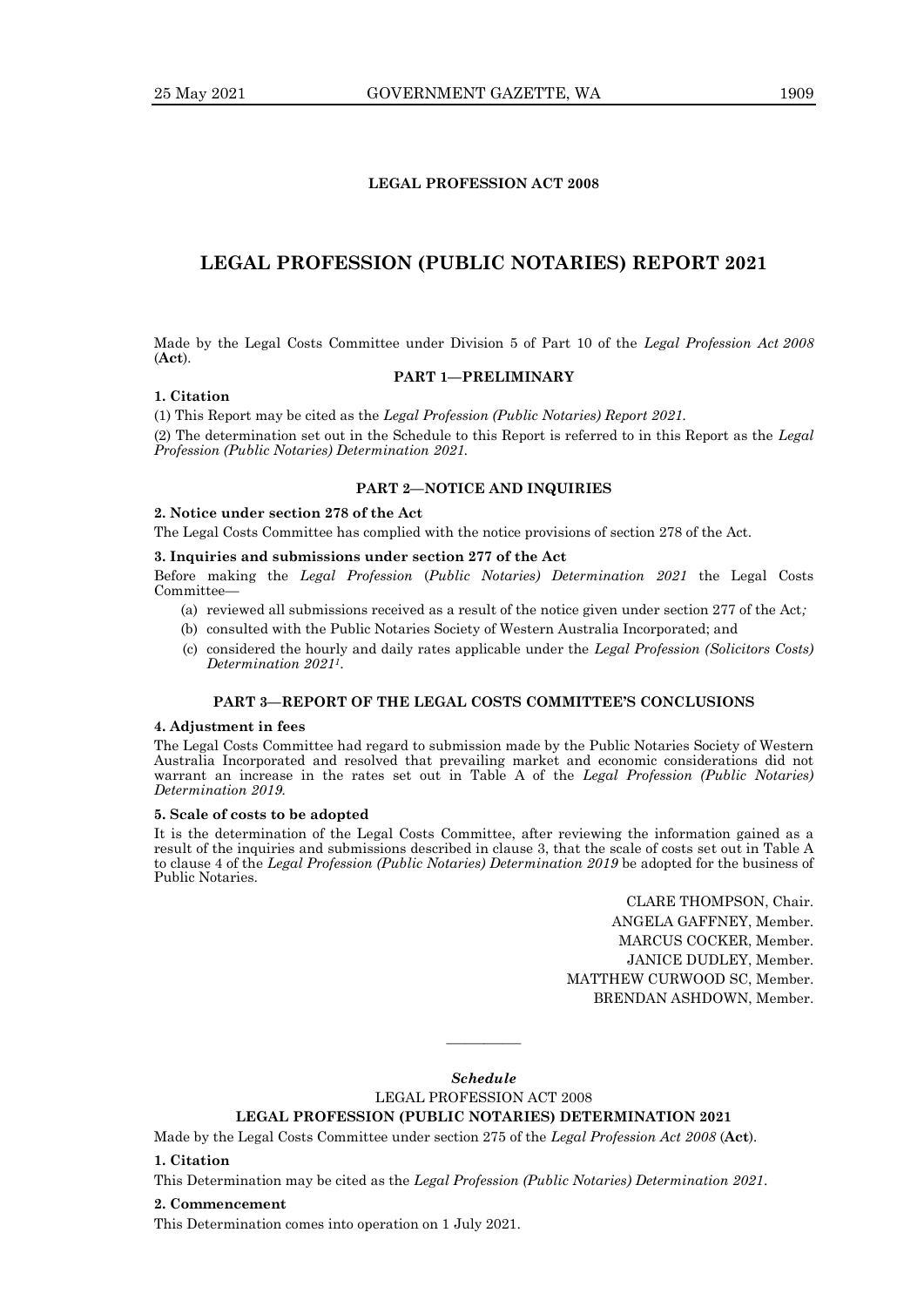### **3. Application**

(1) This Determination applies to the remuneration of a Public Notary for the provision of notarial services.

(2) This Determination does not apply to the remuneration of a Public Notary based on costs incurred in respect of instructions taken before the commencement of this Determination.

### **4. Scale of costs**

┯

The fee charged by a Public Notary for providing notarial services shall not exceed the fee, inclusive of GST, for those services set out in the Table A to this clause.

————

| Item<br>N <sub>0</sub>  | <b>Matter</b>                                                                                                                                                                                                                                             | Maximum<br>amount<br>\$ |
|-------------------------|-----------------------------------------------------------------------------------------------------------------------------------------------------------------------------------------------------------------------------------------------------------|-------------------------|
| $\mathbf{1}$            | Affidavits, affirmations and declarations:                                                                                                                                                                                                                |                         |
|                         | For administering an oath or affirmation or taking a declaration<br>(a)<br>and for signing the jurat or its equivalent—                                                                                                                                   |                         |
|                         | where there is one deponent or declarant                                                                                                                                                                                                                  | 140                     |
|                         | and for each additional deponent, affirmant or declarant swearing,<br>affirming or declaring at the same time                                                                                                                                             | 70                      |
|                         | For preparing an affidavit, affirmation or declaration verifying the<br>(b)<br>execution of a document by a company or by a person                                                                                                                        | 140                     |
|                         | For preparing a notarial certificate in respect of an oath, affirmation<br>(c)<br>or declaration and for completing the certificate                                                                                                                       | 140                     |
|                         | For completing a second and third certificate, if required<br>(d)                                                                                                                                                                                         | 70                      |
|                         | For preparing an exhibit to an affidavit, affirmation or declaration<br>(e)<br>and for completing an exhibit                                                                                                                                              | 70                      |
|                         | For each page over and above the first 5 pages which requires<br>(f)<br>signing by each deponent or declarant and witnessing by the Public<br>Notary                                                                                                      | 0.70                    |
| $\overline{2}$          | Deeds and other documents:                                                                                                                                                                                                                                |                         |
|                         | (a)<br>Witnessing and attesting the execution or signing of a deed or other<br>document-                                                                                                                                                                  |                         |
|                         | where there is one party                                                                                                                                                                                                                                  | 140                     |
|                         | and for each additional party signing at the same time                                                                                                                                                                                                    | 70                      |
|                         | For preparing a notarial certificate in respect of the attestation and<br>(b)<br>for completing the certificate                                                                                                                                           | 140                     |
|                         | For each page over and above the first 5 pages which requires<br>$\left( \mathrm{c} \right)$<br>signing by the party or parties and witnessing by the Public Notary                                                                                       | 0.77                    |
|                         | For documents requiring notarisation in public or solemn form by<br>(d)<br>requiring the notary to certify to the effect that "the document was<br>read to the appearer, who listened, confirmed it and agreed to its<br>contents", an additional charge- |                         |
|                         | For the first page                                                                                                                                                                                                                                        | 105                     |
|                         | For each folio (100 words) thereafter                                                                                                                                                                                                                     | 14                      |
| $\mathbf{R}$            | Verification of copies of documents:                                                                                                                                                                                                                      |                         |
|                         | For examining, with the original, a photocopy of the document<br>(a)                                                                                                                                                                                      | 77                      |
|                         | for each additional page exceeding the first                                                                                                                                                                                                              | 7                       |
|                         | For examining, with the original, a copy of a document other than a<br>(b)<br>photocopy                                                                                                                                                                   | 140                     |
|                         | For preparing a notarial certificate verifying a copy of a document<br>$\left( \text{c}\right)$<br>and for completing the certificate                                                                                                                     | 140                     |
|                         | For each page over and above the first 5 pages which requires<br>(d)<br>signing by the Public Notary                                                                                                                                                      | 0.38                    |
| $\overline{\mathbf{4}}$ | Certificates under seal not otherwise prescribed by this scale:                                                                                                                                                                                           |                         |
|                         | For preparing a notarial certificate and for completing the<br>certificate                                                                                                                                                                                | 132                     |

**Table A** SCALE OF PUBLIC NOTARIES FEES